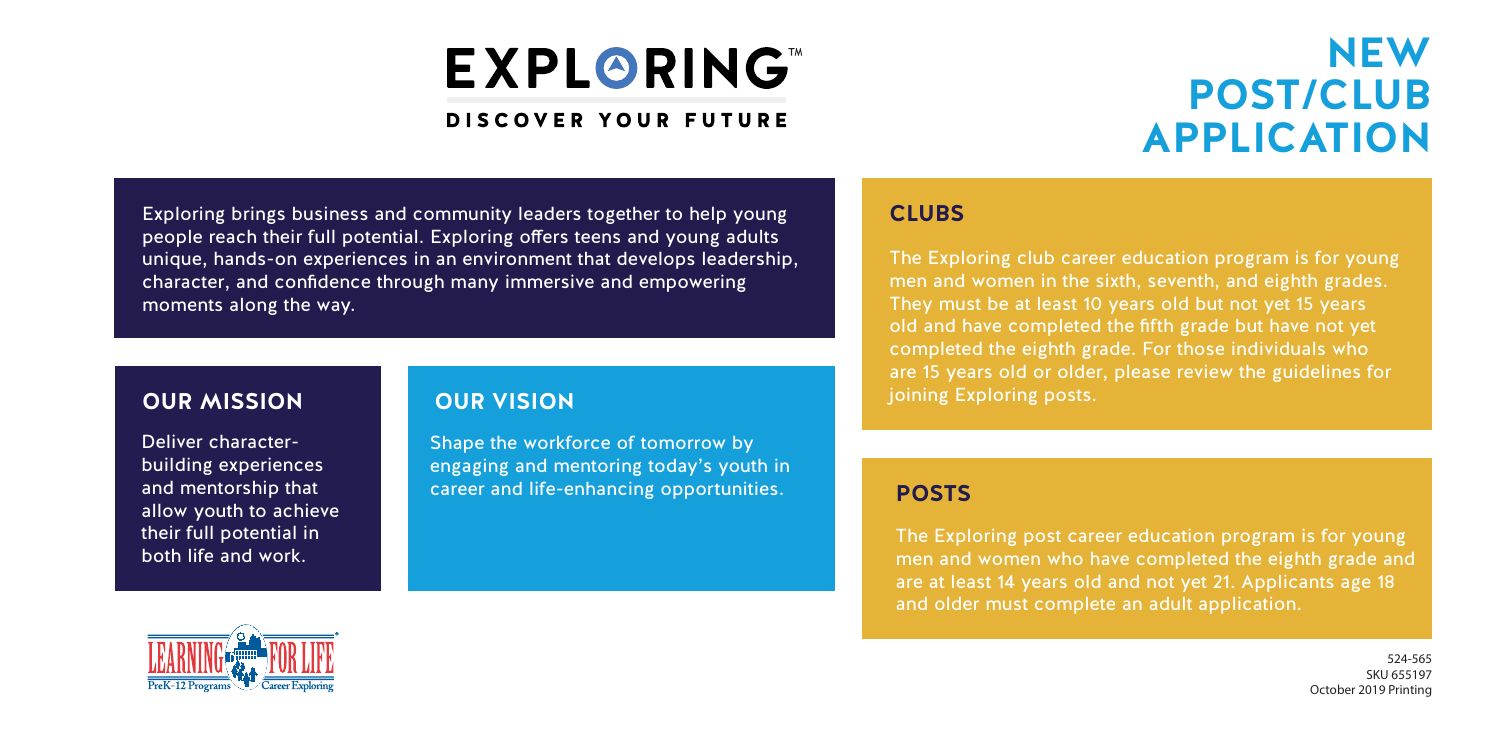# **EXPLORING**

#### **Organization Certification/ Special Interest Codes**

The executive officer of the participating organization, by signature, approves the post or club application. Each Exploring post or club must list the correct special interest code (see code list on the next two pages). The executive officer must also approve all participating adults by signing their individual applications.

#### **Post-Club Liability Insurance Fee**

Posts and clubs are required to pay an annual unit liability insurance fee. This fee must be submitted with the unit's charter application and will help defray the expenses for the general liability insurance program.

#### **Adult Leadership: Post**

Each post is required to have a minimum of at least four adult leaders, including one committee chair, at least two committee members, and one advisor. All adult leaders must be 21 years of age or older.

#### **Adult Leadership: Club**

Each club is required to have a minimum of at least two adult leaders, including one sponsor and at least one associate sponsor. All adult leaders must be 21 years of age.

#### **Your local council office through the national council office:**

1. Helps you organize your post or club.

- Provides post or club committee with proven and accepted methods to recruit leadership.
- Outlines suggested procedures to recruit youth.
- Conducts organization meetings.
- Shares in approval process for post or club leaders.

2. Provides training opportunities for your Exploring leaders. 4. Maintains a council service center:

- 3. Provides year-round help:
- Leader conferences
- Service Team assistance
- Concerned district personnel
- Special activities and events
- 
- Program resources
- Latest editions of literature
- Professional staff assistance

#### **Special Needs Designation (if applicable)**

Indicate primary special need by placing the special need in the special needs box (limit to one). The special needs categories are: Developmental, Emotional, Hearing, Learning Disability, Mental Disability, Orthopedic, and Visual.

#### **Special Interest Codes**

These codes are used by registrars during the registration and renewal process to sort Exploring posts and clubs into the proper career interest category. This enables the LFL department to then evaluate each post's or club's program.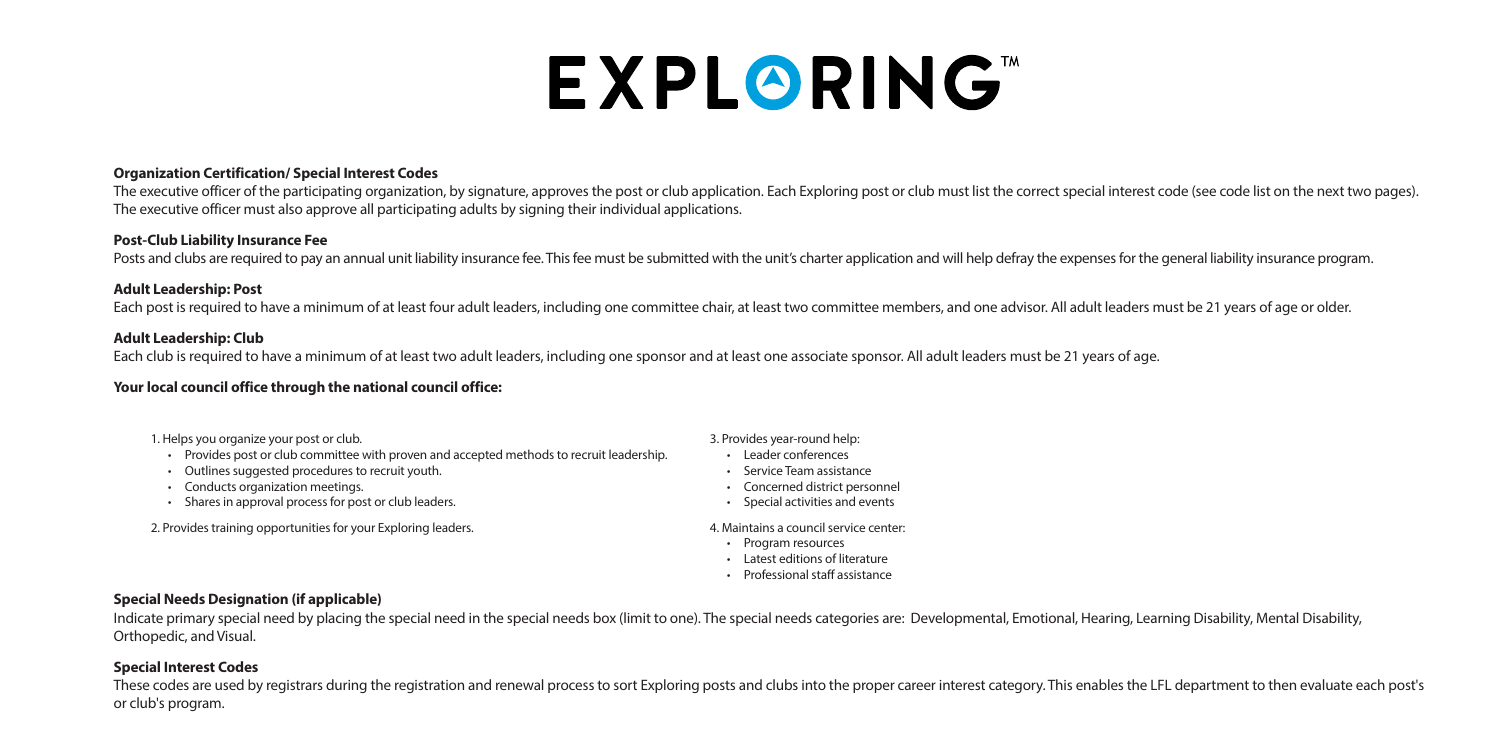#### **Special Interest Codes**

#### **ARTS AND HUMANITIES**

- Arts and Hobbies Actor/Actress Animal Care/Pets Artist/Sculptor (non-commercial) Author/Poet Commercial Artist Drama/Theater Fashion Designer/Model/Buyer Interior Designer/Decorator Movie Director/Producer
- Musician (Instrumental/Choral/Vocal)
- Photography

#### **AVIATION**

- Aviation Aerospace/Aeronautical Engineer
- Aviation Mechanic
- Aviation Engineer/Designer
- Flight Attendant
- Model Aircraft/Rockets
- Pilot/Flight Engineer
- Radio-Controlled Aircraft
- Soaring
- Civil Air Patrol

#### **BUSINESS**

- Business
- Accountant/CPA
- Advertising/Public Relations
- Banker/Teller
- Computer Programmer/Operator
- Data Processing Management

| 0317 | Fashion Buyer (Merchandising)        |
|------|--------------------------------------|
| 0319 | <b>Financial Analyst</b>             |
| 0320 | Food Service/Restaurant Mgmt/Caterer |
| 0324 | Hotel Management                     |
| 0333 | Marketing                            |
| 0336 | Personnel Manager/Counselor          |
| 0337 | Real Estate/Insurance                |
| 0338 | Receptionist                         |
| 0339 | <b>Retail Store Manager</b>          |
| 0342 | Secretary/Stenographer               |
| 0344 | Small Business Manager/Owner         |
| 0345 | <b>Stock Broker/Investments</b>      |
| 0349 | <b>Travel Agent</b>                  |

#### **COMMUNICATIONS**

| 0500 | Communications                         |
|------|----------------------------------------|
| 0501 | <b>Broadcasting</b>                    |
| 0504 | Editor-Newspaper/Magazine              |
| 0505 | <b>Graphic Artist</b>                  |
| 0506 | Journalist/Reporter-Newspaper/Magazine |
| 0507 | <b>Public Relations Manager</b>        |
| 0510 | Radio/TV Producer/Broadcaster          |

#### **ENGINEERING AND TECHNOLOGY**

- General Engineering Architect Chemical and Petroleum–Engineer
- Civil Engineer
- Computer Engineer
- Environmental Engineer
- Electronics Engineer
- Mechanical Engineer
- Solar Engineer
- Surveyor
- Plastic Engineer
- Robotics

#### **FIRE/EMERGENCY SERVICE**

- Fire/Emergency Service
- Civil Defense/Emergency Service
- First Aid/Ambulance Corps
- Firefighter/Rescue Service
- Paramedic/EMT (Emergency Service)
- Search and Rescue
- Volunteer Firefighter
- Ski Patrol

#### **HEALTH CARE**

- Health Careers Anesthetist Chiropractor Dental Assistant/Technician Dentist Hospital Administrator Medical Technician (EEG-EKG) Nurse/Nurse Aide Occupational Therapist Optometrist Pathologist/Microbiologist Pharmacist Physical Therapist Physician/Surgeon Psychiatrist/Psychologist Public Health Worker Speech/Hearing Therapist Veterinarian
- X-Ray Technician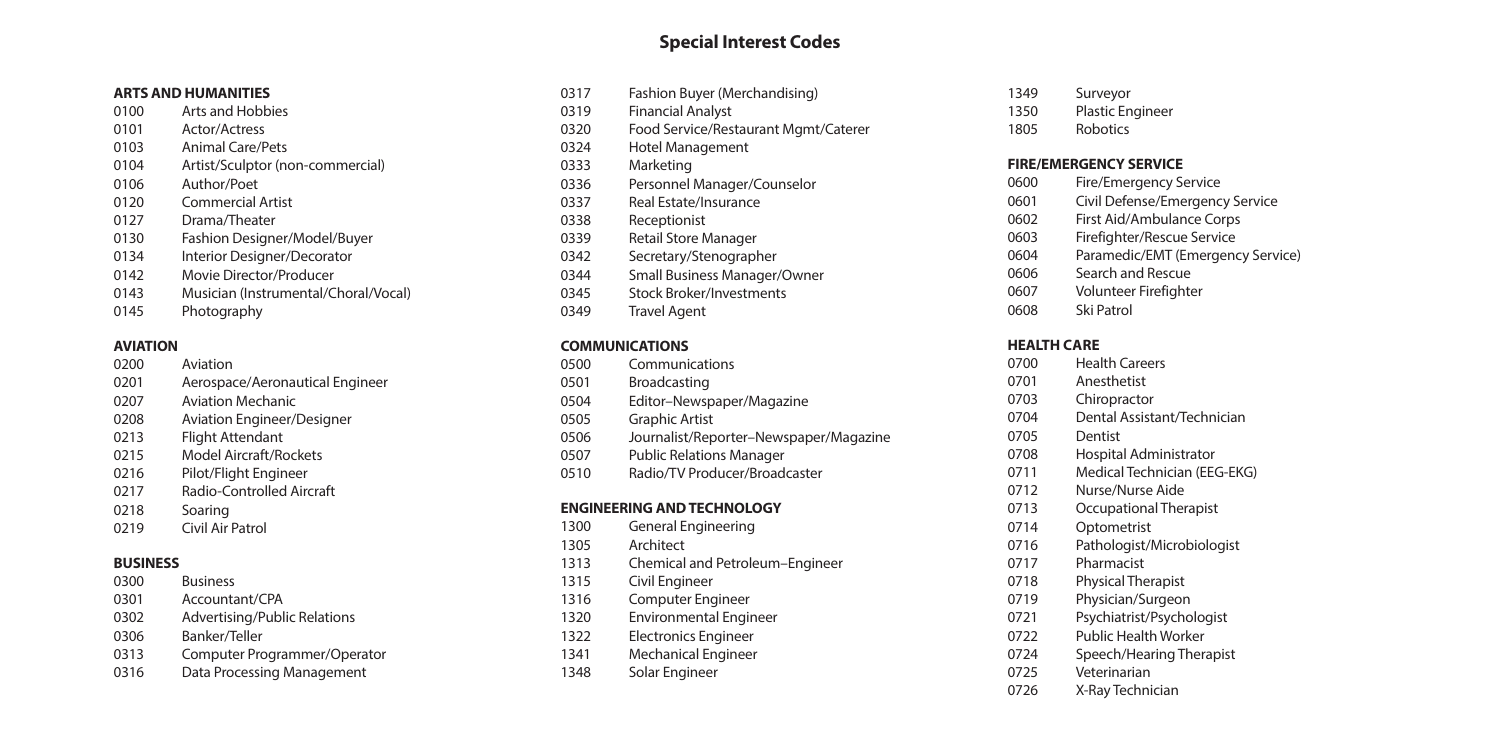#### **LAW ENFORCEMENT**

- General Law Enforcement
- Federal Agent (FBI, Secret Service)
- Military Police
- Police Officer
- Sheriff/Deputy
- State Police/Hwy. Patrol
- Probation/Parole Officer
- Police Reserve/Auxiliary
- Private Security

#### **LAW, GOVERNMENT, AND PUBLIC SERVICE**

- Law/Government and Public Service Air Force Army
- Attorney/Lawyer
- Urban Planning
- City Manager
- Civil Service/Government
- Coast Guard
- Court Reporter
- Legal Secretary
- Marine Corps
- National Guard
- Navy
- Parks/Recreation Director
- Politician
- Military Career

#### **SCIENCE**

- General Science
- Anthropologist
- Archaeologist
- Astronaut

#### **Special Interest Codes**

- Astronomer
- Biochemist
- Molecular Biology
- Biologist
- Botanist
- Chemist
- Computers/Programmer
- Conservationist/Ecologist
- Environmental Scientist
- Geologist/Geophysicist
- Marine Biologist/Oceanographer
- Mathematician/Statistician
- Meteorologist
- Physicist/Nuclear Scientist
- Wildlife/Fish Manager
- Zoologist/Zoo Director

#### **SKILLED TRADES**

- Skilled Trades
- Appliance Repair/Service
- Auto Repair
- Hair Stylist
- Building Contractor
- Florist/Horticulture
- Landscape Architect
- Carpenter/Woodworking
- Chef/Baker
- Draftsman
- Electrician
- Farmer/Rancher
- Forester/Lumberjack
- Heavy Equipment Operator
- Homemaker
- Mass Transit Employee–Railroad
- Painter/Paperhanger
- Plumber/Pipefitter
- Printer/Lithographer/Engraver
- Truck/Bus Driver
- Animal Control Officer

#### **SOCIAL SERVICES**

- Social Service Adult Care Attendant
- Child Care Attendant
- Dietician
- Drug/Alcohol Counselor
- Exercise Attendant
- Funeral Director
- Home Economist
- Librarian
- Museum Curator/History
- School Counselor/Guidance
- Social/Welfare Worker
- Teacher/Teacher Aide
- Volunteer Worker (disabilities/senior)
- Youth Organization Volunteer
- 1532 Youth Worker (Scouts, "Y," 4-H, J.A.)

#### **OTHER**

- Career Education
- Multi-careers
- Sports
- Physical disabilities
- Mental disabilities
- Correctional institutions

#### **EXPLORING CLUBS**

Exploring Club